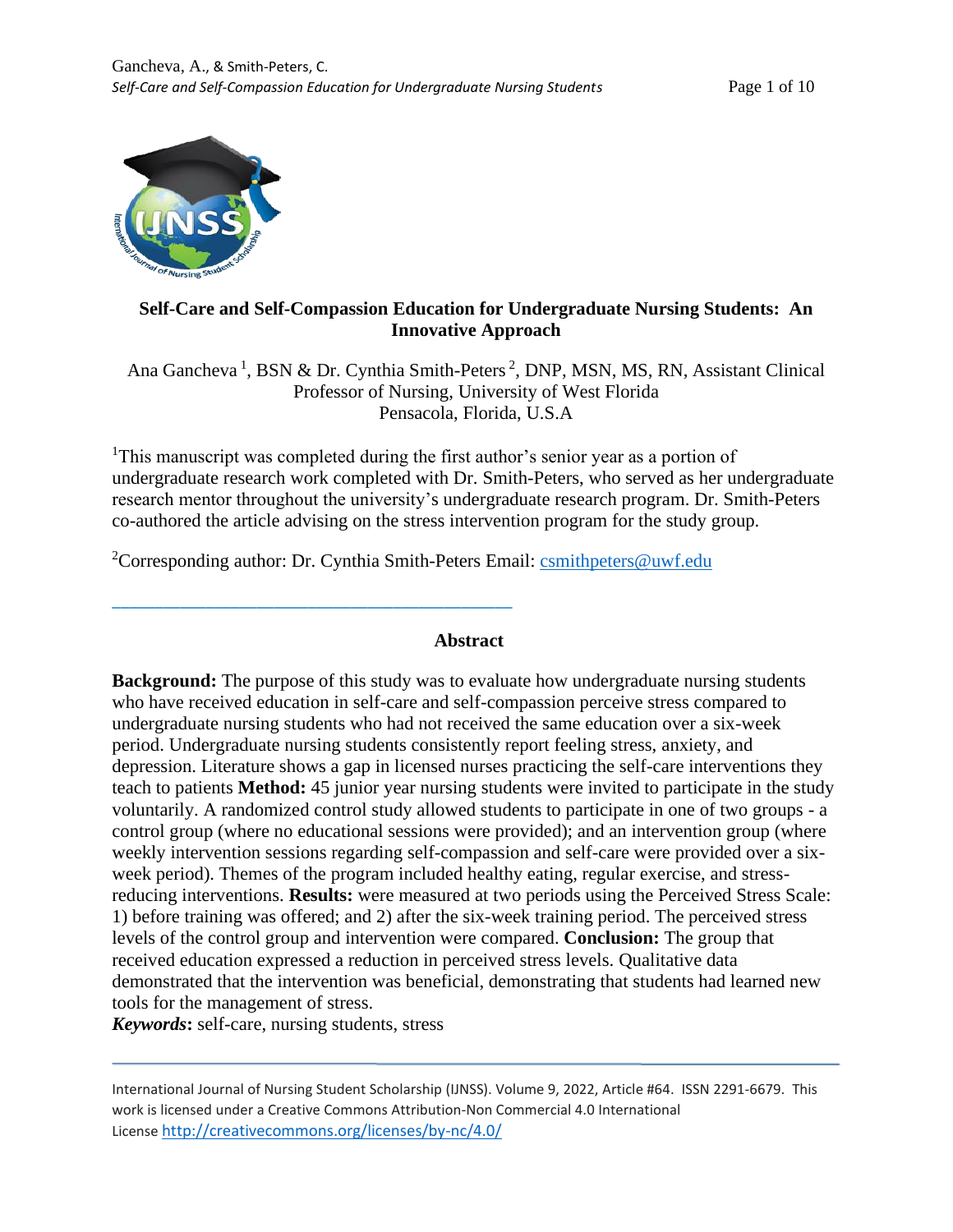Nursing is a notoriously stressful and fast-paced profession. Through a search in existing literature, the examiners found that nurses are at high risk for high levels of stress, burnout, caregiver fatigue, and depression (Onan et al., 2019). There is a gap in literature regarding the consistency of nursing curricula to include competencies regarding self-care and self-compassion (Docherty-Skippen et al., 2019). As a result, undergraduate nursing students consistently report feeling stress, anxiety, and sometimes depression as they progress through their education (Jenkins et al., 2019). Furthermore, Andrews et al. (2018, pp 8) stated that "there is a dearth of literature focusing on how nurses care for themselves as they try to provide compassionate care in a challenging job". Consequently, both nursing students and practicing nurses struggle with the practice of self-care and self-compassion to combat negative stress.

### **Background and Literature Review**

Undergraduate nursing education presents students with a rigorous curriculum. Despite the challenges, many nursing students graduate successfully and matriculate to graduate studies. However, the ability to practice self-compassion and self-care during stressful situations is not consistently developed. In fact, Mills (2019) suggests that students may learn negative coping mechanisms as they attempt to adjust to the demands of the nursing curricula and many hours of clinical training. Because today's nursing students will be future nurses, it is imperative that nursing faculty will be able to model self-care and self-care compassion. Incorporating self-care interventions into nursing education by helping the students to recognize negative stress and apply positive coping mechanisms is essential in developing efficient, independent, and resilient future registered nurses (Onan et al., 2019). There is a gap in practice among the self-care that nurses practice compared to what they preach to patients. Ross et al. (2019) completed a study that indicates this gap. For example, 80.1% of nurses participating in the study reported being sedentary and spent 3 or more hours per day sitting, "particularly those working outside of direct patient care in management, research, and education". In addition, more than half of the nurses participating in the study were overweight. The practice of regular self-care and self-compassion provides a healthier physical and mental state, which in turn affects psychological well-being leading to better patient care (Vidal-Blanco et al., 2019). Nursing school is a time of intense learning, self-discovery, and limited time for leisure activities. However, "the physical, mental, and social dimensions of self-care can attenuate the negative effects of this situation" (Vidal-Blanco et al., 2019, pp 1).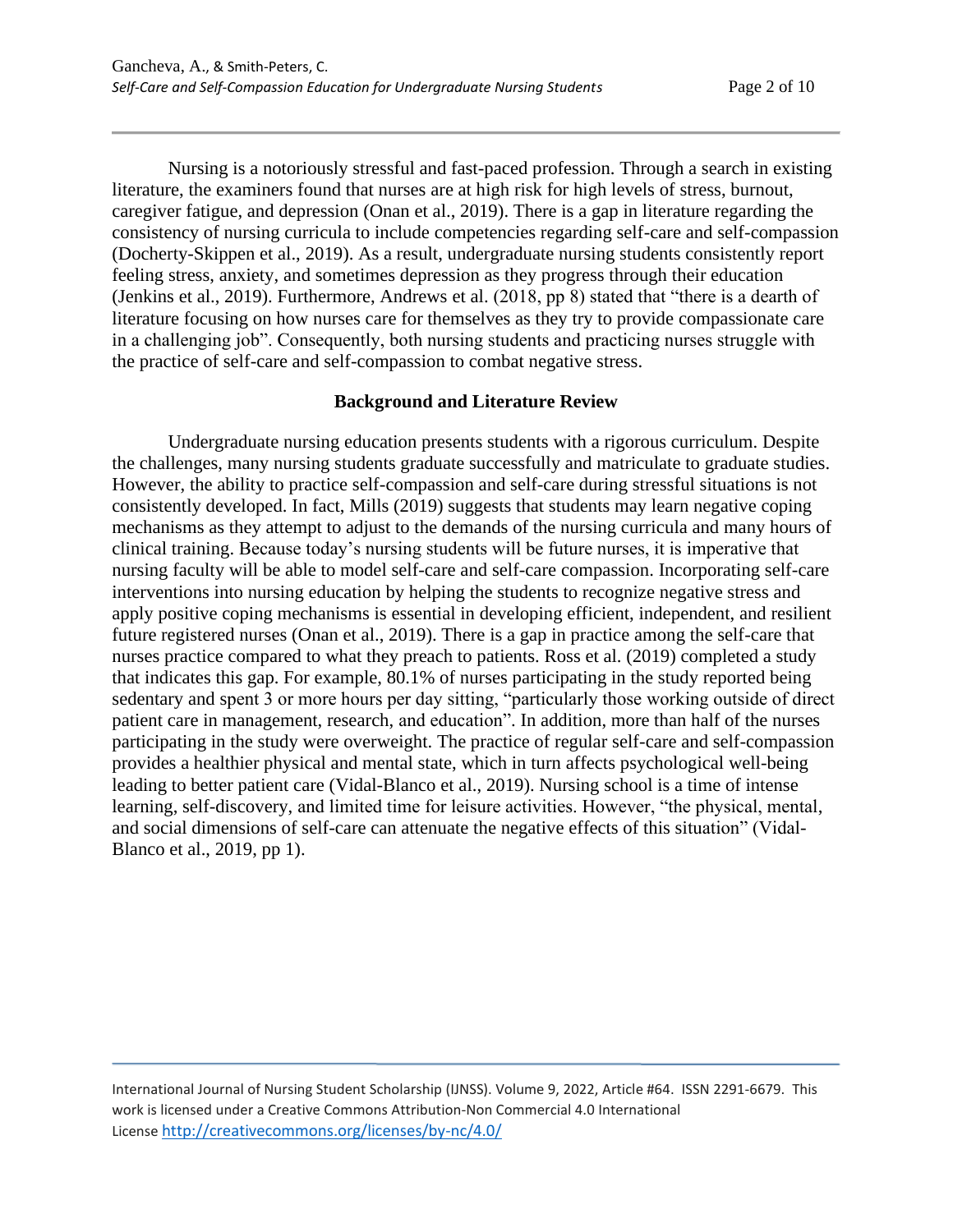A comprehensive literature search of databases including EBSCO host, CINAHL, MEDLINE, PubMed, OVID, the Joanna Briggs Institute, and Cochrane Libraries was conducted. The purpose of the literature study was to identify and systematically demonstrate evidence of problematic areas of coping with stress and anxiety for nurses and student nurses. Search keywords included: nurses, nursing students, stress, undergraduate, and anxiety. Referenced articles are scholarly reviewed and were written from the period of 2014-2020. The researchers selected articles containing evidence related to anxiety, stress, or coping techniques in undergraduate nursing students and licensed nurses in the United States and internationally.

### **Purpose of Study**

Multiple studies support the use of self-care techniques and overall self-compassion attitude as a means to reduce stress and other negative feelings in nursing students. Luo et al. (2019) carried out a similar study to the one reported here and the results strongly suggest a negative link between self-compassion and perceived stress. The authors suggest that selfcompassion is a good method for coping with stress and that "interventionalists can consider using self-compassion training to alleviate perceived stress, anxiety, and depression in nursing students". The purpose of this current study was to evaluate how undergraduate nursing students who receive training in self-care and self-compassion perceive stress compared to undergraduate nursing students who have not received the same education over a six-week period.

#### **Participants & Setting**

Potential participants were told they would be randomly divided into two groups. 45 potential participants matched the criteria – they were undergraduate nursing students who had completed the first 2 years of general studies and were in the midst of their first semester of nursing studies. During the time that the study began, the participants were experiencing the first semester of immersion into the acute care setting for clinical training. Thus, stress levels may be expected to increase. Participants were recruited by a visit to classes to explain the study and interventions regarding self-care and self-compassion. Inclusion criteria consisted of students who were currently enrolled in the pre-licensure BSN program. Written consent was obtained for each participant. Potential participants were instructed that they would be randomly divided into one of two groups - a control group (where no educational sessions were provided); and an intervention group (where weekly intervention sessions regarding self-compassion and self-care were provided over a six-week period). Themes of the program included healthy eating, regular exercise, and stress-reducing interventions.

Each study participant was assigned a confidential identification number to allow data tracking of survey results. Participant survey responses and questions were recorded by the confidential identification number. Responses were de-identified by the nursing professor (coauthor) to maintain student confidentiality. Although a senior student worked on the project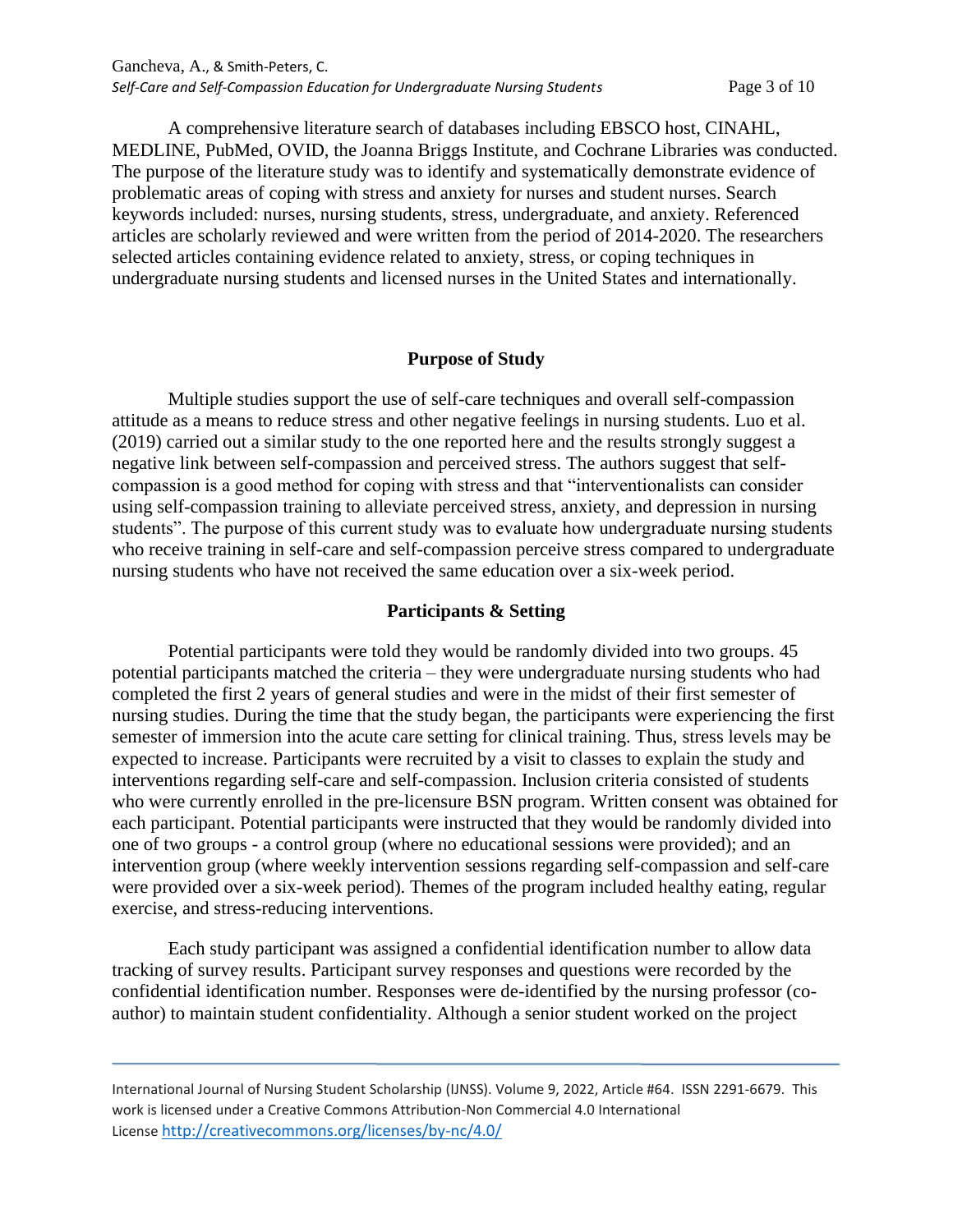through the university's undergraduate research program, the student received only de-identified data for the completion of data analysis to maintain the confidentiality of the participants.

The study took place at the undergraduate nursing building where students met for weekly sessions (outside of class time). Each session lasted for a duration of 30 minutes. Meetings were often a relaxed experience with refreshments, allowing comfortable dialogue among participants. The authors moderated the sessions.

The control group did not meet. The control group only participated in online surveys at weeks one, three, and six. A total of 11 participants signed up for the study and a total of seven participants completed the study fully.

### **Method**

Permission for the study was obtained from the Institutional Review Board of the University. Data were collected from student participants of the 6-week educational program on self-care and self-compassion. Participants were within their first year of nursing studies in an undergraduate nursing program in a Southeastern University in the United States (n=45). Fortyfour point percent of the students  $(n=20)$  consented to participate in the study. The participants were randomly chosen to participate in one of two groups: 1) a control group receiving no educational sessions regarding self-care and self-compassion (n= 13); and 2) an intervention group, which received weekly educational interventional sessions regarding self-care, selfcompassion, and stress management over a 6-week period (n=7).

The educational program occurred over a six (6) week period consisting of weekly (30 minute) face-to-face sessions. During the sessions, the students discussed new positive interventions to cope with perceived stress. The major themes of the program included self-care and self-compassion. Examples of themes include healthy eating, regular exercise, stressreducing interventions (such as mindfulness, rest, coping methods), and self-awareness regarding stress and anxiety. Sessions also included education regarding available resources on campus, group discussions, as well as a visit from a licensed mental health counselor. See table 1 for an illustration of the sessions (Table 1). Participants in the intervention group expressed positive comments regarding participation in the program.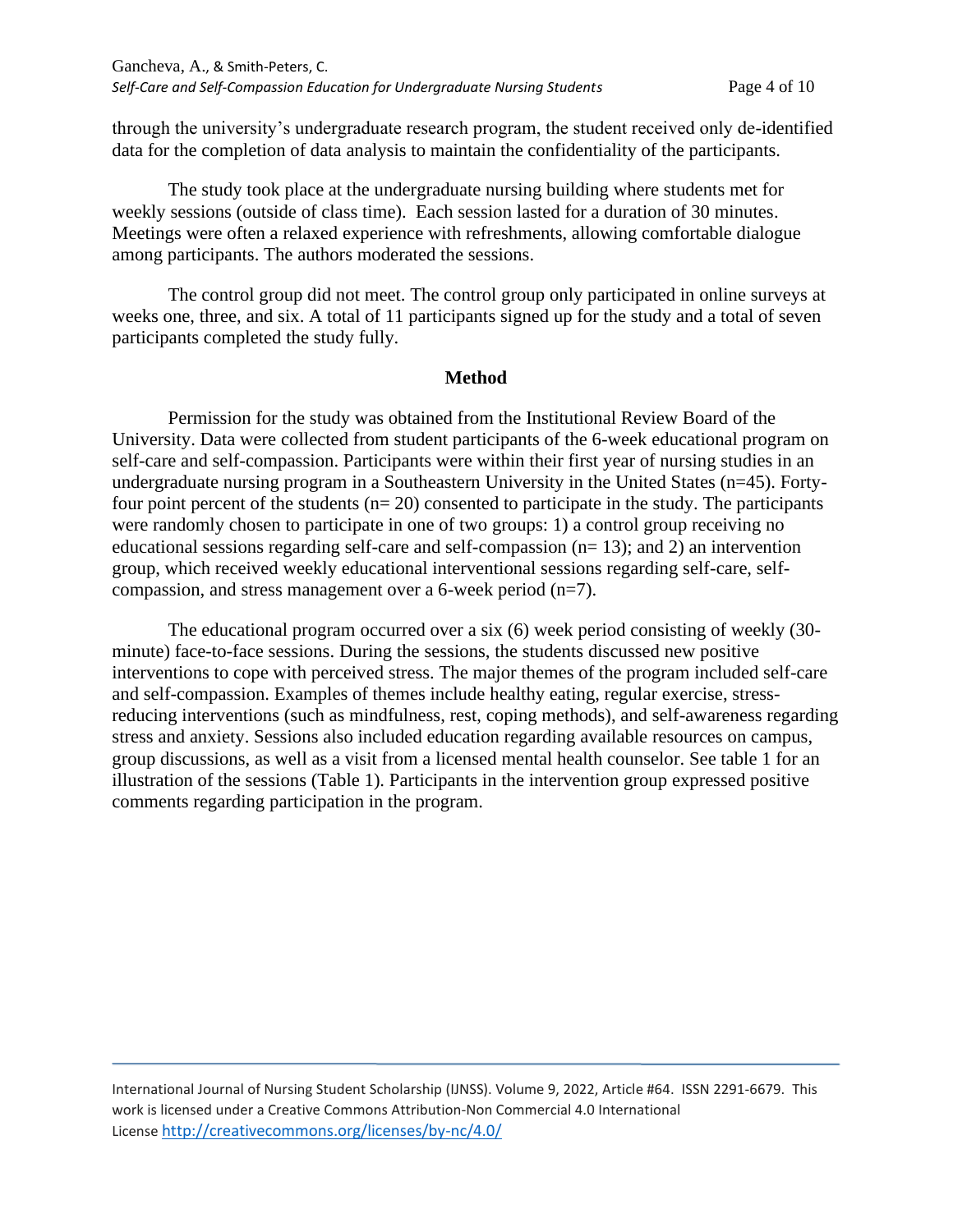| <b>Date</b>   | <b>Topic</b>                                         | <b>Objectives</b>                                                                                                                                            |
|---------------|------------------------------------------------------|--------------------------------------------------------------------------------------------------------------------------------------------------------------|
| <b>Week I</b> | Theme: Introduce Self-Care Self-<br>Compassion       | · Identify methods of Self- Care and<br>Self-Compassion<br>· Introduce alternative methods of<br>stress reduction, mindfulness<br>Developing a personal plan |
| Week 2        | Theme: Recognizing Stress;<br>Interventions]         | · Recognizing stress; Where to find<br>help<br>· Healthy Eating<br>· Getting Fit                                                                             |
| Week 3        | Superman - Superwoman Complex                        | · Introduce relaxation techniques, rest<br>· Saying "no"/ Limiting stress<br>· Sharing healthy snack alternatives                                            |
| Week 4        | <b>Stress Management</b>                             | · Introduce relaxation techniques,<br>positive coping mechanisms<br>· Reflect on success<br>· Relaxation techniques<br>· Visit from mental health counselor  |
| Week 5        | <b>Relaxation Techniques</b>                         | · Self-report success with self-care                                                                                                                         |
| Week 6        | Conclusion: Personal Benefits Gained<br>from Program | · Review Personal Results                                                                                                                                    |

#### **Table 1. Weekly Plan for Educational Sessions**

The Perceived Stress Scale (PSS) by Dr. Sheldon Cohen (hereafter referred to as the PSS), was used to measure the level of student perceived stress during chosen phases of the study (Cohen, 1983). The PSS is the most commonly used tool to measure the perception of stress by a specific individual (Cohen, 1983). The PSS consists of 10 questions regarding the individual's personal feelings and reaction toward stressful events in their life within the last month. Investigators administered four questions of the PSS to the participating students during 2 phases: 1) at week 1 (before training was offered); and 2) at week 6 (after the training was concluded). The perceived stress levels were compared.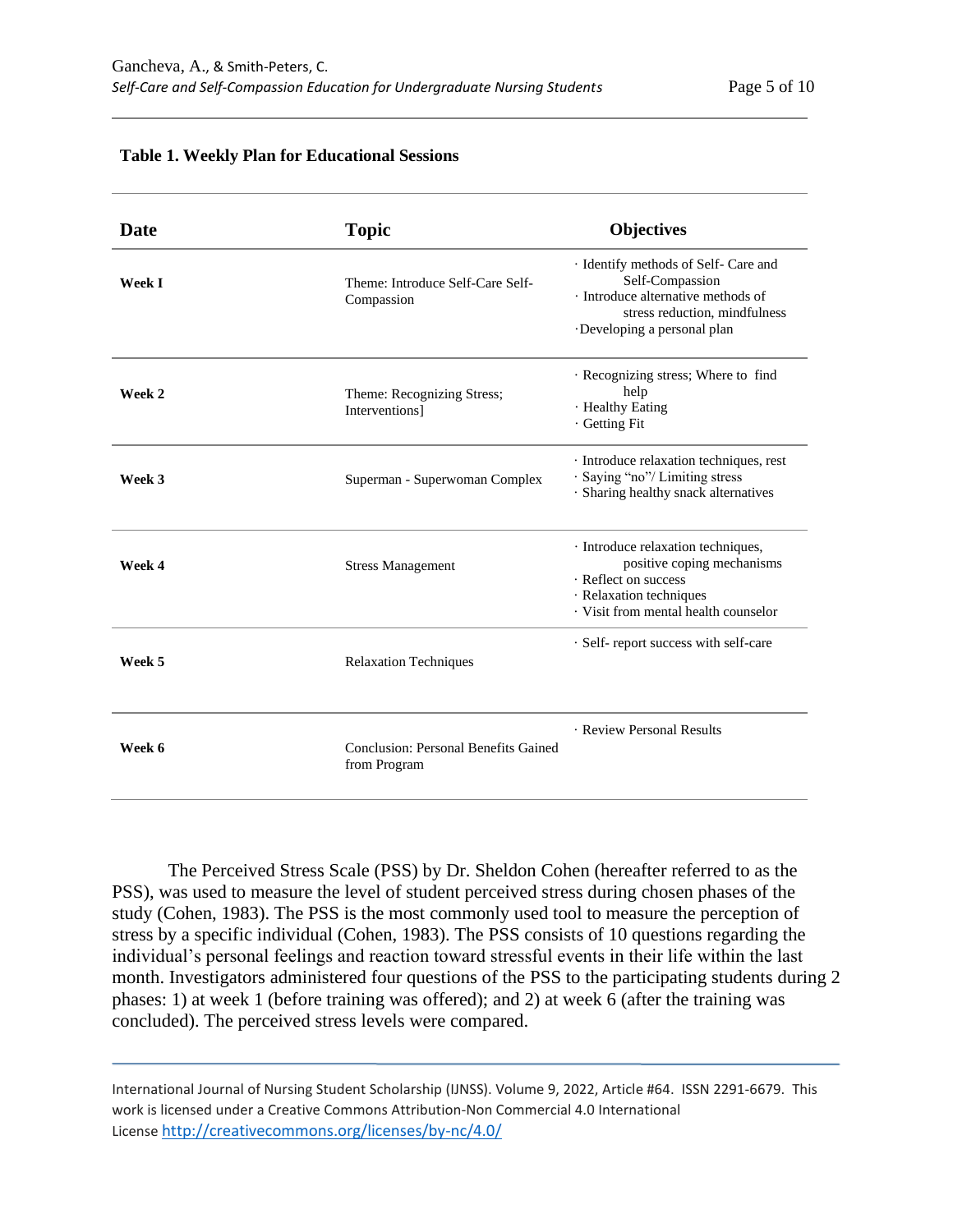## **Results**

The perceived stress levels of the control and intervention groups were compared using the PSS. Data was analyzed using Qualtrics © Software. Ten out of twenty participants completed the survey at week 1 and week 6. Therefore, only the results of the completed surveys are comparable. Comparable results from the participants who completed the assessments are listed in Chart 1.

The PSS utilizes a Likert scale where participants rate their response to questions as 0= never,  $1 =$  almost never,  $2 =$  sometimes,  $3 =$  fairly often, and  $4 =$  very often. Students considered themselves feeling overwhelmed when reporting at level 2 or above on the perceived stress scale (rating at sometimes, fairly often, or very often). When questions regarding feeling overwhelmed, the intervention group showed improvement over 6 weeks. A total of 83.34% (n=5) of students in the intervention group reported feeling overwhelmed at week 1, compared to 66.7% (n=4) of the intervention group at week 6. The control group did not change as  $75\%$  (n=6 students) reported feeling overwhelmed (at 2 or above) at week 1, compared to 75% (n=6 students) of the control group at week 6.

### Chart 1

## *Results from the Perceived Stress Scale administered to participants at week 1 and week 6***.**

Reviewer Question: "In the past month how often have you felt difficulties were piling up so high that you could not overcome them?"

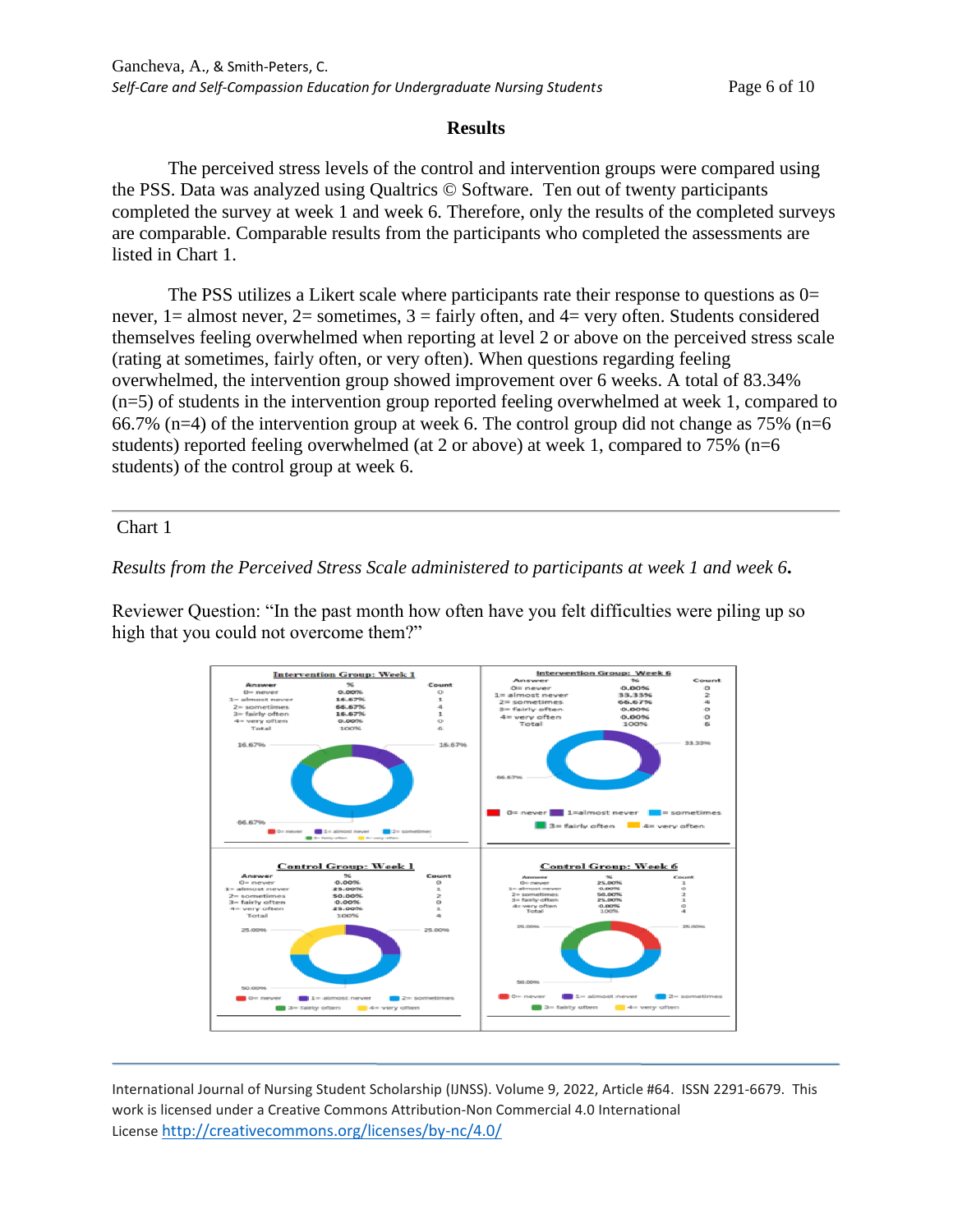Along with the PSS results, qualitative data were collected from the students throughout the intervention. The students from the intervention group were provided with index cards where they could privately record their answers to specific questions (see Table 2). The collected qualitative data (participant comments) were analyzed by selecting the most significant comments related to the subject of the study. See Table 2 for qualitative data of student response to questions regarding the intervention.

Table 2

*Participant Responses Regarding Self-Care Education*

# **Question: What relaxation techniques help you?**

### **Responses:**

"I have begun a routine of stress reduction activities (line running, watching funny

videos) and they have helped."

"I did not run before participating in this project, but I do now. It is effective. I look

forward to it."

"The first thing that I liked was all the recommended activities. There were many

cool things to try."

# **Question: How do you feel your stress management skills have changed since starting this program?**

## **Responses:**

"It is making me think about new ways of dealing with stress and anxiety, rather than just

letting it bubble."

"It has helped me to focus better."

"I now take nightly walks with my boyfriend."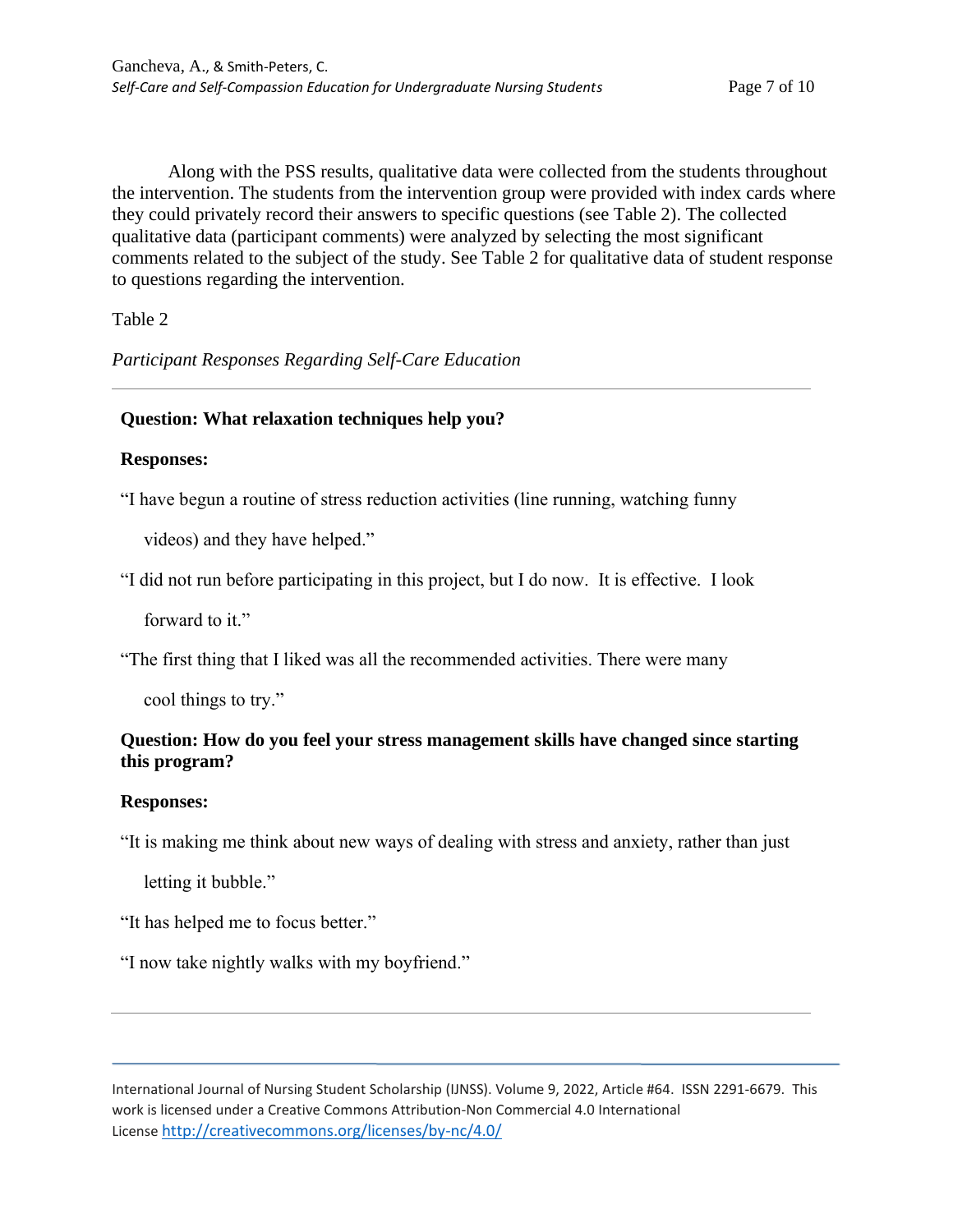# **Question: How do you feel this program has helped you?**

#### **Responses:**

"Weekly sessions have helped me stay mindful of relieving my stress."

"It was helpful to hear ideas from other people."

Table 2 Continued

*Participant Responses Regarding Self-Care Education*

### **Responses continued**:

"I have considered seeing a therapist again."

"It was nice to see that others shared in the same struggle".

## **Discussion of Results**

The qualitative data in Table 2 demonstrates that the training was beneficial for participants. The participants expressed that they had learned new tools for the management of stress through written comments. Participants expressed comfort in knowing that other students shared helpful interventions of dealing with stress. The group was very cohesive, following the study for the remainder of tenure through the program. The quantitative data from Chart 1 was analyzed using Qualtrics © Software. Although, it showed neither an improvement, nor worsening of the coping mechanisms between the control and intervention groups, qualitative data demonstrated positive student experiences. It is thought that a better understanding of quantitative data may occur with a repeat of the study, and an increase in sample size.

## **Limitations and Recommendations for Future Study**

Limitations of the study included a small sample size. Due to busy schedules, students also experienced difficulty meeting face-to-face during the educational sessions. During the 6 week period of the study, the participants experienced increased rigor in their nursing courses. Although this was expected, some students experienced difficulty attending the sessions due to time constraints. Future recommendations for future studies would include extending the intervention over a greater time period than 6 weeks, increasing the sample size, and offering the meetings in an electronic format to ease the burden of scheduling.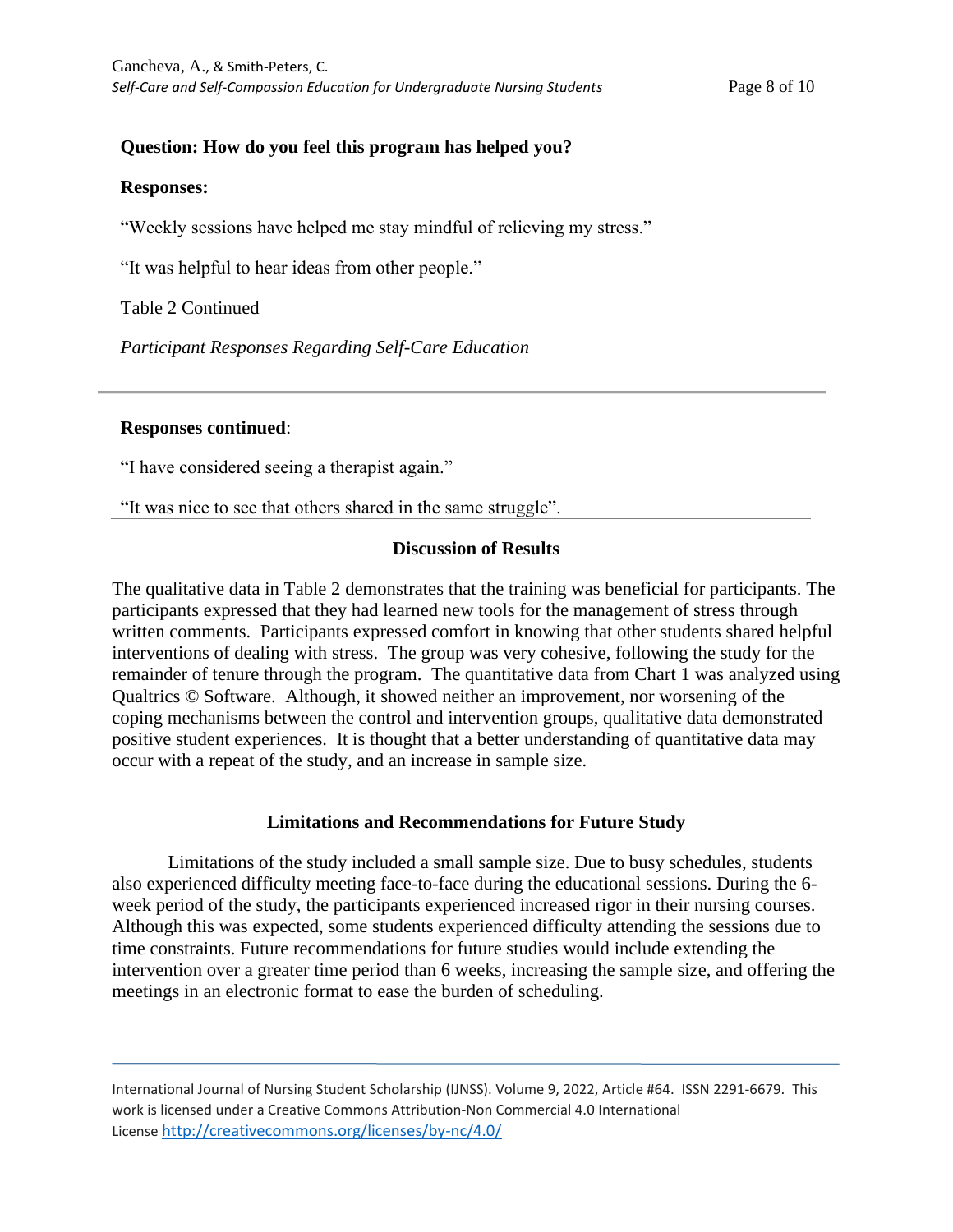### **Conclusion**

The topic needs further research. However, the positive feedback from participants demonstrates that the inclusion of self-care and self-compassion in nursing curricula could prove to be beneficial. The findings suggest needs for nursing faculty to model this behavior to students while reminding them to care for themselves. Based upon past research, it was expected that the group that received education would show significant reduction in perceived stress levels as compared to the control group. The student reports of beneficial gains suggest that information regarding self-care and self-compassion incorporated into the curriculum of undergraduate nursing students could prove to be beneficial.

## **Funding**

Ms. Ana Gacheva was a student researcher whose work was funded by the Office of Undergraduate Research (OUR) at the University of West Florida, Pensacola, FL, U.S.A.

## **Promissory Note**

This manuscript has never been published and is free from plagiarism. There are no conflicts of interest.

## **References**

- Andrews, H., Tierney, S., & Seers, K. (2020). Needing permission: The experience of self-care and self-compassion in nursing: A constructivist grounded theory study. *International Journal of Nursing Studies, 101*. <https://doi-org.ezproxy.lib.uwf.edu/10.1016/j.ijnurstu.2019.103436>
- Cohen, S., Kamarck, T., & Mermelstein, R. (1983). [A global measure of perceived stress.](https://www.cmu.edu/dietrich/psychology/stress-immunity-disease-lab/scales/pdf/globalmeas83.pdf) *Journal of Health and Social Behavior*, 24, 385-396. Retrieved from <https://www.cmu.edu/dietrich/psychology/stress-immunity-disease-lab/scales/index.html>